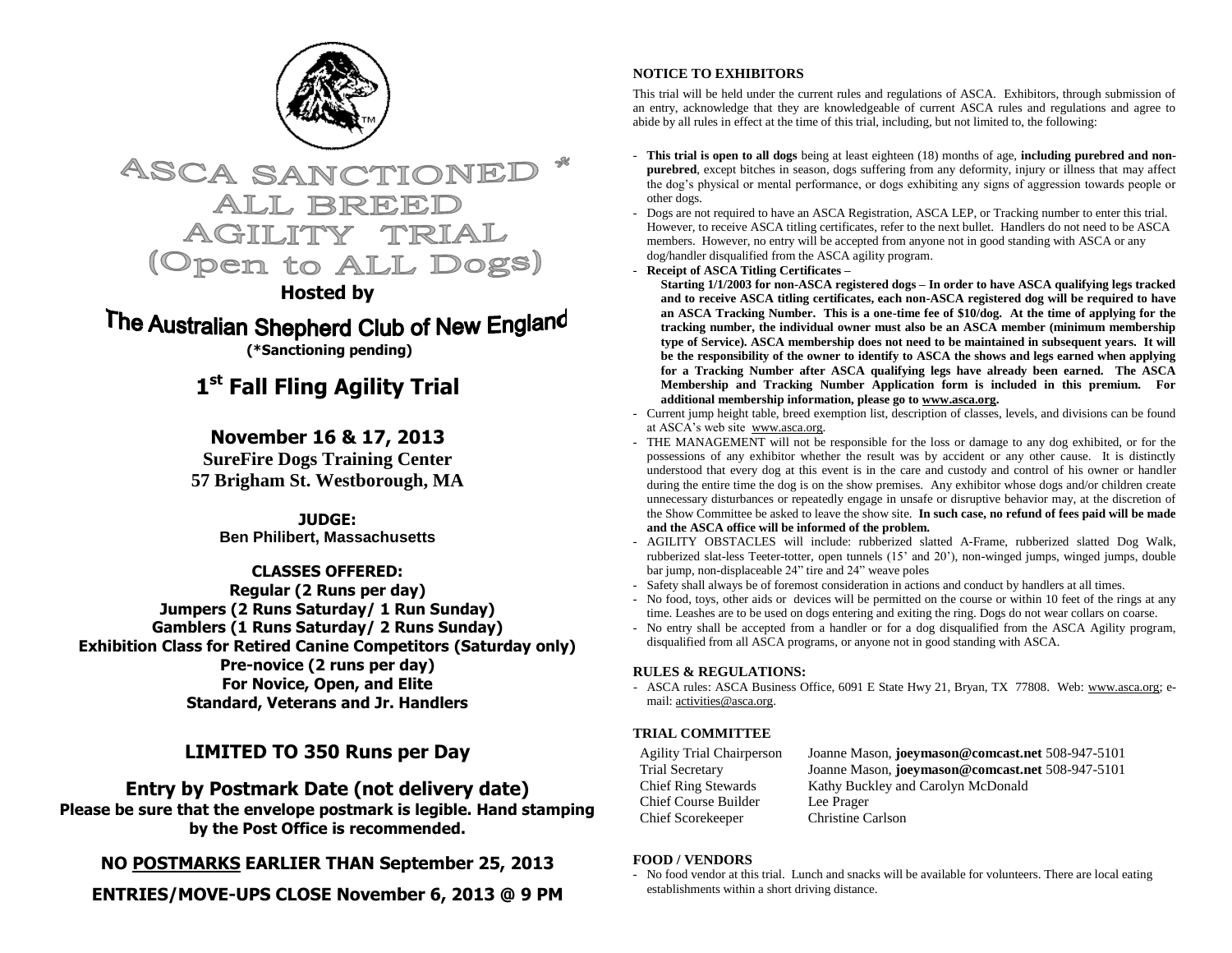## **ENTRY FORM / ENTRIES / CONFIRMATIONS:**

- Entries will be accepted in the order they are sent, not received. For entries sent via Postal Service, the valid reference date is the postmark. Otherwise the valid date is the ship date. Entries with an early postmark will be processed after Day 5 receipts. Unreadable postmarks will be assumed to be the day previous to receipt.
- Entries may be accepted after the closing date if the trial does not fill.
- ASCA Registration/Tracking No If your dog is an ASCA registered Australian Shepherd (either full registration or LEP) or has an ASCA Tracking Number, write your dog's ASCA registration/LEP number/Tracking Number in this space.
- If this field is left blank, the ASCA Business Office will assume this dog is not registered with ASCA and will not automatically track qualifying legs. However, these dogs will still be placed and will receive any placement awards offered. You may submit the Tracking Form with your entry – HOWEVER, please make fees payable to ASCA.
- **Junior Handler entry fees will be one-half of the published fees. To be eligible for this discount, the Junior Handler must own or co-own the dog they are showing.**
- "For Exhibition Only" entries will not be accepted.
- A dog must compete in the height division in which they have been entered. Exception: when a dog is required by the judge to move to a higher height. These dogs will be placed last in the running order of the new jump height.
- **RETIRED EXHIBITION**: To honor our four-legged friends who have taught us and brought us to where we are, we are proud to offer this exhibition class for retired canine competitors. To be eligible, a dog must have previously competed in agility but is now retired from all competitive jumping classes. The class is not limited by age. The course will be a simple Jumpers course (jumps and tunnels only). On the entry form, specify the jump height (bars on the ground is ok; 16" will be the maximum height allowed).
- **PRE-NOVICE:** Dogs must be at least 12 months of age: no teeter or weave poles ; specify jump height – dogs younger than 18 months must jump at least 4" lower than their standard jump height; no toys or treats.
- Canadian Exhibitors: All fees MUST be submitted in US Funds via International Postal Money Order.
- Returned checks do not constitute a valid entry fee. Returned checks will incur a \$25 service charge.
- Telephone calls returned/initiated with questions on any entries will be made collect.

## **SHOW SITE:**

- This event will be held indoors. Trial surface is rubber matting over concrete. Limited, indoor, heated crating is available for this event. Please plan to stack crates where possible. Crate in designated areas only. ABSOLUTELY NO X-PENS or PERSONAL CHAIRS ALLOWED IN THE CRATING AREA. Please bring a water proof barrier to place under your crate(s).
- A warm-up area, a single practice jump and a set of 6 weave poles will be provided for exhibitors outside the building.
- ALL dogs must be held on leash or crated except when competing or in the warm-up area.
- Enthusiasts of agility have earned a reputation for being among the most considerate and tidy. We thank everyone in advance for upholding the respectful tradition of leaving the trial site and related lodging sites cleaner than we found them.

## **REFUNDS / WITHDRAWALS:**

- There will be no refund/credit for entries withdrawn after the closing date, except for a dog's injury and/or illness or for bitches that come into season after the closing date. These entries will be eligible for a voucher for the amount of the total entry fee paid less \$20.00. A signed letter from your veterinarian must be included with your written request. Requests must be received by the trial secretary prior to the start of the trial. Voucher must be used towards another ASCNE agility trial. There will be no refunds if the trial cannot open or be completed by reason of riots, civil disturbances, fire, an act of God, public emergency, act of a public enemy, strike, or any other cause beyond the control of the Event Committee. There will be no refund in the event dog/handler are dismissed from the competition, regardless of reason.

# **RULE CHANGE HIGHLIGHTS**

Effective 1OCT2013: Judges will still calculate the times based on the level and the challenges. However the time allowed to complete the gamble will be determined by the height being jumped. Dogs jumping 20"/20"+/24" will receive X seconds, dogs jumping 16"/16"+ will receive X+2 seconds, dogs jumping 8"/12" will receive X+4 seconds and dogs jumping 4" will receive X+6 seconds.

### TENTATIVE SCHEDULE AND RING ASSIGNMENTS

**Saturday** – EJ1/EJ2, OJ1/OJ2, NJ1/NJ2, Retired Exhibition, PN1/PN2, EG1, OG1, NG1, ER1/ER2, OR1/OR2, NR1/NR2

**Sunday** – EG2, OG2, NG2, EG3, OG3, NG3, ER3/ER4, OR3/OR4, NR3/NR4, PN3/PN4, EJ3, OJ3, NJ3

 $E =$  Elite, O = Open, N = Novice, PN = Pre-Novice, J = Jumpers, R = Regular, G = Gamblers Run order low to high on Sat. High to low on Sun. The running order of classes is subject to change at the discretion of the judge and/or the host club. The final order will be included in the confirmation packet.

## **REGISTRATION / MEASURING**

- Saturday and Sunday between 7:00 and 7:30AM
- Copies of ASCA, NADAC or AKC height cards may either be mailed in or presented at registration for dogs not entered in 20 +"  $\&$  24" height (16 +" Veterans and Jr. Handlers). Otherwise they will need to be measured at registration.
- MOVE-UPS: Dogs receiving titles prior to the closing date listed on this premium may be upgraded by providing written notice to the Show Secretary. A letter or e-mail containing the following information is required: the owner's full name, the dog's call name and ASCA number, entered class, and from and to level.
- Move-ups from Saturday to Sunday will be permitted. Trial Secretary must be notified no later than 15 minutes after the last class on Saturday has finished.

## **PRIZES / AWARDS**

- Green & Gold Qualifying Ribbons will be awarded to all dogs achieving a qualifying score.
- Fuscia and Black Title Ribbons will be awarded to all dogs achieving a title.
- Placement Ribbons will be awarded to all dogs placing  $1<sup>st</sup>$  through  $4<sup>th</sup>$  in each class and jump height.
- Ribbons/prizes must be picked up during the weekend. Ribbons WILL NOT be mailed.

#### **JUMP HEIGHTS –**

| Dog's height<br>at withers | $11"$ &<br>under                                 | $14" \&$<br>under | 18" &<br>Under | 20" &<br>Under | Over $20$ "          | Over $20$ "<br>Optional |  |  |  |
|----------------------------|--------------------------------------------------|-------------------|----------------|----------------|----------------------|-------------------------|--|--|--|
| Standard                   | 8"                                               | 12"               | 16"            | 20"            | $20+$ (jumps $20$ ") | 24"                     |  |  |  |
| Vets                       | 4"                                               | 8"                | 12"            | 16"            | $16+$ (jumps $16"$ ) |                         |  |  |  |
| JrH                        | may jump at the standard jump height or 4" lower |                   |                |                |                      |                         |  |  |  |

- A dog may be entered in a class at a jump height higher than they are eligible provided the dog is not entered in the Veteran Division classes.
- No dog shall ever jump lower than 4" in the Junior Handler or Veteran Division.
- 20+ and 24 will be placed and scored together as one class.
- Refer to the current ASCA rulebook for the current Breed Jump Height Exemption List.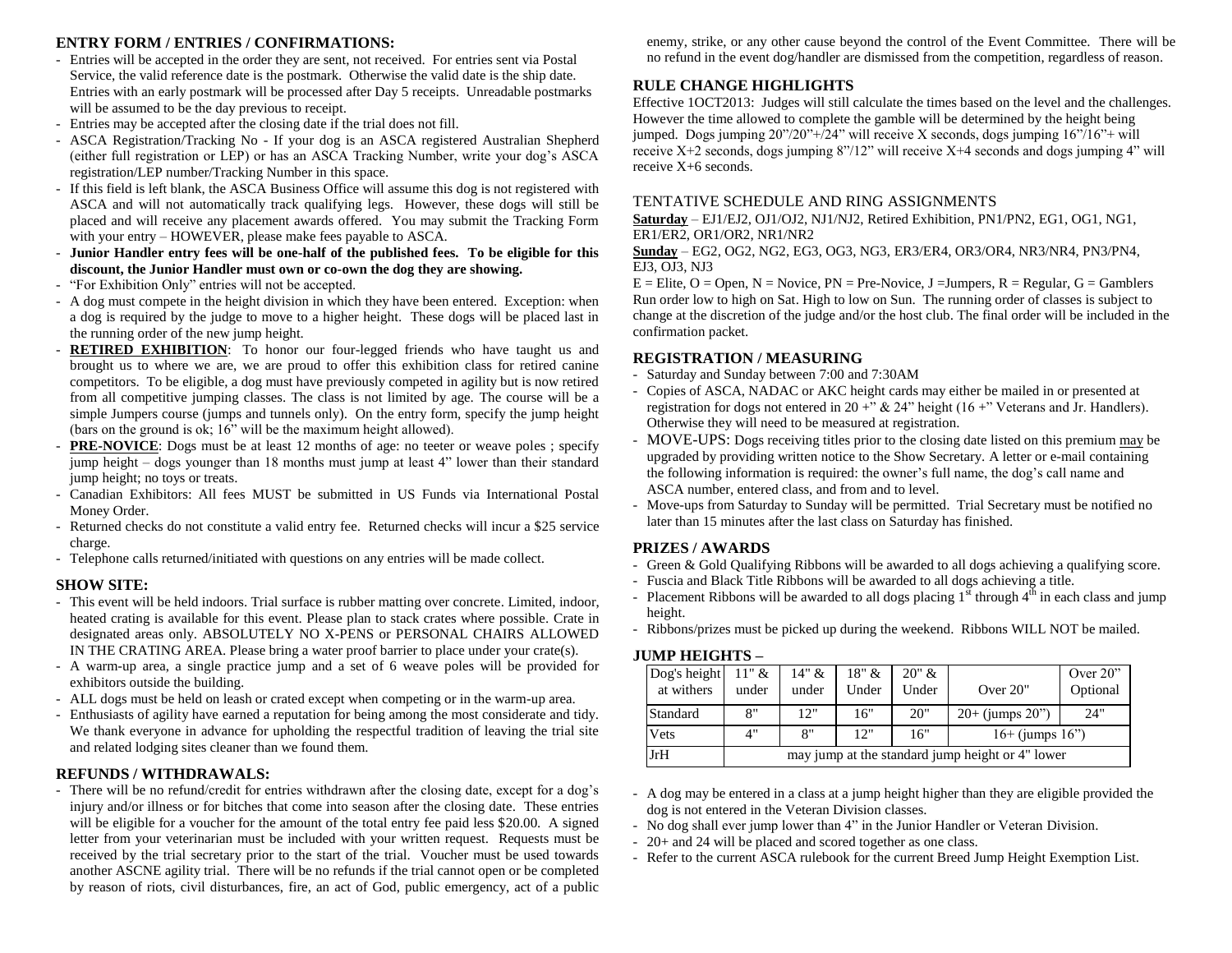*Directions to SureFire Dogs Training Center 57 Brigham Street Suite 2 Westborough, MA 01581*

#### **Directions to the Site:**

#### *From the North:*

FROM ROUTE 495: Take Exit 23B Route 9 West. Once on Rt. 9 go 1.7 miles to Rt. 30 West exit on right. At end of Ramp turn right onto Rt. 30. Straight on Rt. 30 1.5 miles. At second set of lights turn left into Bay State Commons. Follow the access road through the shopping center staying to the left for .4 miles. Keep Stein Mart on your right and follow the road behind Stein Mart. Turn left onto Brigham St., \* a gravel road, follow for .2 miles, turn right into the parking lot and our building will be on your left side. Do not drive past the building. SureFire Dogs entrance is on your left towards the end of the building.

#### *From the East:*

FROM MASS PIKE traveling EAST: Take Exit 11 Route 122 Millbury. After paying toll, go right off the exit ramp on 122 South for 1.5 miles. Take a left on Bridge St. Rt. 30 East go .1 mile. At lights, take left following Rt. 30 East for .2 mile. At first light, go right following Rt. 30 East for 6 miles into the Westborough rotary. Take the second right out of the rotary onto Brigham Street. Continue on Brigham St. for .7 miles, \* follow directions above

### **ACCOMMODATIONS - Make your Reservations Early!!!**

Hotels that accept dogs are quickly becoming a rarity. Please behave responsibly! Clean up after your dog, bring sheets to cover the furniture, do not groom or bathe your dog inside, do not leave your dog(s) unattended in the room, and please be respectful of other guests who do not have to be up at 6:00 a.m. The prices listed below are subject to change.

**Red Roof Inn** 367 Turnpike Road Southborough, MA (800) 843-7663 (508) 481-3904 Rate: \$66.00 No pet fees. Please do not leave dogs unattended in room. If you mention the code VP# 616266, you will get a 15% discount.

**Motel 6** 399 Turnpike Road Westborough, MA (800) 466-8356 (508) 366-0202 Rate: \$60.00 No charge for first dog, \$10/day for two dogs.

**Extended Stay** 19 Connector Road, Computer Drive and 180 East Main Street Westborough, MA (800) 804-3724 or (508) 616-0155 Rate: \$80.00 \$25 per day, non-refundable pet fee. 1-2 pets per room. Weight, size and breed restrictions may apply

#### **SOME MOTEL COURTESIES TO OBSERVE:**

- Cover the motel's bedding with a sheet, whether or not you think your dog will get on the bed.
- If you crate your dog, please bring a towel to put under the crate to keep marks off the rug. Bring a towel to put under your dog's food dish.
- Make every effort to have your dog free of fleas BEFORE arriving.
- All poop must be picked up, bagged, and disposed of properly by the dog's handler. The Event Committee will excuse competitors who fail to pick up after their dogs at the trial site or motel.
- Don't leave your dog unattended. If you must leave, take them with you.



# **ASCA MEMBERSHIP AND TRACKING NUMBER APPLICATION FORM**

**Beginning 1/1/2003 for non-ASCA registered dogs** – In order to have ASCA qualifying legs tracked and to receive ASCA titling certificates, each non-ASCA registered dog will be required to have an ASCA Tracking Number. This is a one-time fee of \$10/dog. At the time of applying for the tracking number, the individual owner must also be an ASCA member (minimum membership type of Service is required). ASCA membership does not need to be maintained in subsequent years. It will be the responsibility of the owner to identify to ASCA the show(s) and leg(s) earned when applying for a Tracking Number for those ASCA qualifying legs earned from 1/1/2003 until submission of application.

Please type or print clearly. Incomplete or illegible forms will be returned.

#### **Membership Application:**

|                           | Owner's Name (2)                                                                                                                                                                                                               |  |
|---------------------------|--------------------------------------------------------------------------------------------------------------------------------------------------------------------------------------------------------------------------------|--|
|                           | Owner's Address: The Same of the Same of the Same of the Same of the Same of the Same of the Same of the Same of the Same of the Same of the Same of the Same of the Same of the Same of the Same of the Same of the Same of t |  |
| City, State, Postal Code: |                                                                                                                                                                                                                                |  |
| Phone Number:             | E-mail:                                                                                                                                                                                                                        |  |

#### **Service Membership Fee: \$10.00 per person**

(If you are interested in other membership types, go to www.asca.org)

I (We) agree to abide by the ASCA Articles of Incorporation, Bylaws, and all ASCA Rules and Regulations governing the ASCA Registry and all other ASCA programs.

Owner's Signature (1):\_\_\_\_\_\_\_\_\_\_\_\_\_\_\_\_\_\_\_\_\_\_\_\_\_\_\_\_\_\_\_\_\_\_\_\_\_\_\_\_\_\_\_\_\_\_\_\_\_\_\_\_\_\_\_\_\_\_

Owner's Signature  $(2)$ :

**Dog Information: Lifetime fee for tracking number is \$10.00 per dog for ASCA Members**

Dog's Full Name: \_\_\_\_\_\_\_\_\_\_\_\_\_\_\_\_\_\_\_\_\_\_\_\_\_\_\_\_\_\_\_\_\_\_\_\_\_\_\_\_\_\_\_\_\_\_\_\_\_\_\_\_\_\_\_\_\_\_\_\_\_\_

Dog's Call Name: \_\_\_\_\_\_\_\_\_\_\_\_\_\_\_\_\_\_\_\_\_\_\_\_\_\_\_\_\_\_\_\_\_\_\_\_\_\_\_\_\_\_\_\_\_\_\_\_\_\_\_\_\_\_\_\_\_\_\_\_\_\_

Any/All Previous Registration Numbers Used:

Sex: \_\_\_\_\_\_\_\_\_\_\_\_\_\_\_\_\_\_\_\_\_\_\_\_\_\_\_\_\_\_\_\_\_ Birth date: \_\_\_\_\_\_\_\_\_\_\_\_\_\_\_\_\_\_\_\_\_\_\_\_\_\_\_\_\_\_

Breed:\_\_\_\_\_\_\_\_\_\_\_\_\_\_\_\_\_\_\_\_\_\_\_\_\_\_\_\_\_\_\_\_\_\_\_\_\_\_\_\_\_\_\_\_\_\_\_\_\_\_\_\_\_\_\_\_\_\_\_\_\_\_\_\_\_\_\_\_\_\_\_\_

Events/Qs Earned Since  $1/1/2003$ 

**Mail completed form with check or money order to: ASCA Business Office 6091 E State Highway 21, Bryan, TX 77808**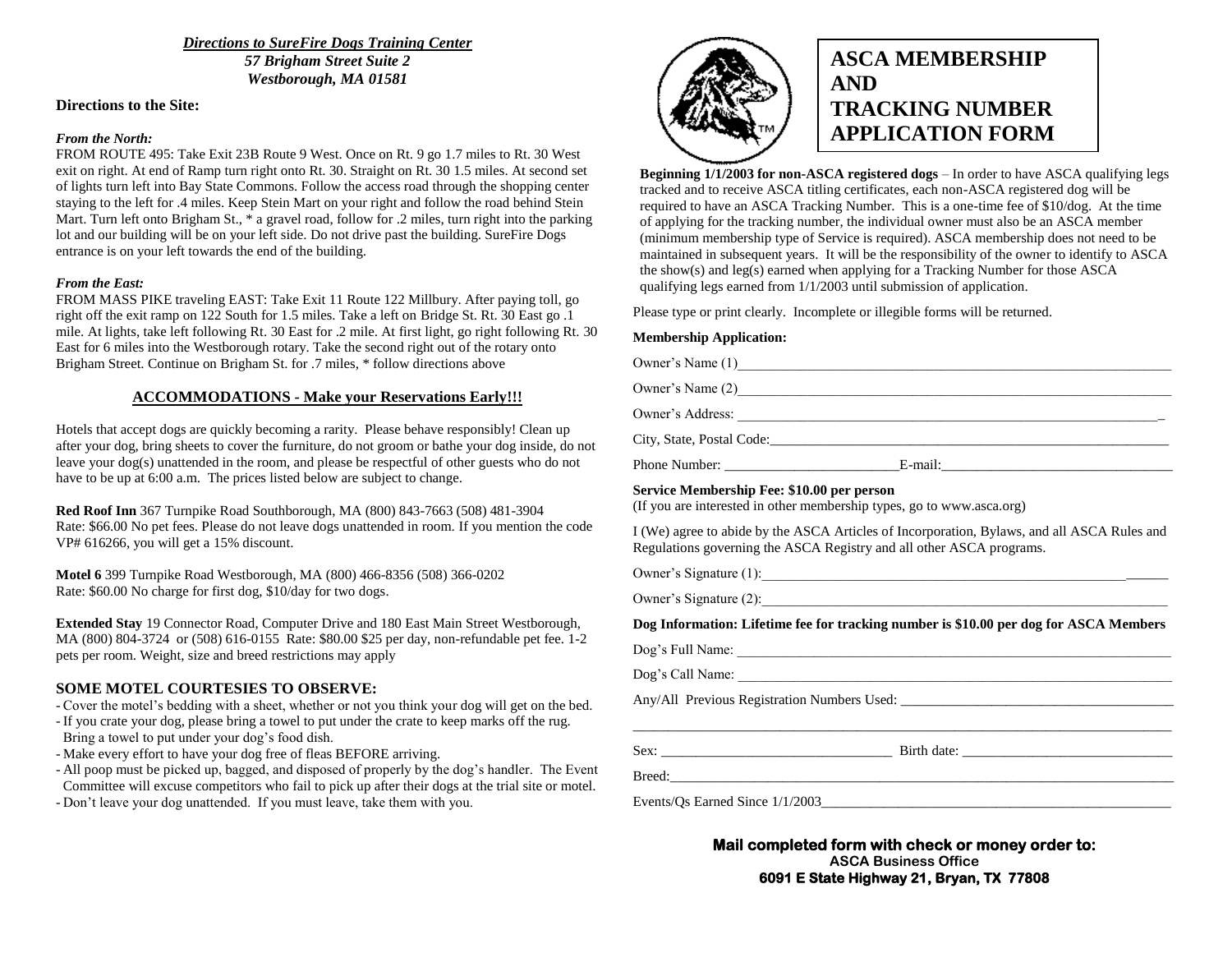## **Volunteer Sign-Up (…We Really Need Your Support)**

As at every event, no club can pull off a trial without the help and support of our exhibitors to keep the agility trial running smoothly and efficiently. **We will not be able to do this without your involvement.** Working in and around the ring is a great way to increase your knowledge and understanding of the sport. If you have a guest or significant other who would be willing to work at the trial, we'd be thrilled!

We appreciate your help and will do what we can for your comfort, including a volunteer workers' refreshment area, lunch and raffle.

We plan on having a volunteer sign-up board available each morning of the trial.

Thank you for volunteering and making this a better show for everyone. We couldn't do it without you!

# **ATCH**

If you think you might get your ATCH please check here \_\_\_\_\_\_so we can have your bar and ribbon ready!! Your name:\_\_\_\_\_\_\_\_\_\_\_\_\_\_\_\_\_\_\_\_\_\_\_\_\_\_\_\_\_\_\_\_\_\_\_\_\_\_\_\_

# **Free On-Site Camping Pre-registration is required**

Limited space is available. There are no hook-ups. It is first come, first serve. Registrations will not be accepted before September  $25<sup>th</sup>$ .

Camping on: Friday Saturday

Name: \_\_\_\_\_\_\_\_\_\_\_\_\_\_\_\_\_\_\_\_\_\_\_\_\_\_\_\_\_\_\_\_\_\_\_\_\_\_\_\_\_\_\_\_\_\_\_\_

Address: \_\_\_\_\_\_\_\_\_\_\_\_\_\_\_\_\_\_\_\_\_\_\_\_\_\_\_\_\_\_\_\_\_\_\_\_\_\_\_\_\_\_\_\_\_\_

City, State, Zip: \_\_\_\_\_\_\_\_\_\_\_\_\_\_\_\_\_\_\_\_\_\_\_\_\_\_\_\_\_\_\_\_\_\_\_\_\_\_\_\_\_

Phone: \_\_\_\_\_\_\_\_\_\_\_\_\_\_\_\_\_\_\_Email:\_\_\_\_\_\_\_\_\_\_\_\_\_\_\_\_\_\_\_\_\_\_\_\_

Length  $\Box$  Type  $\Box$  License #

Please mail/email ALL camping registration information no later than 11/6/13 to:

**[joeymason@comcast.net](mailto:joeymason@comcast.net)**

or Joey Mason

93 Highland Street, Middleboro, MA 02346

You will be notified within the week if you secured a spot.

## **For Your Records - Summary of Entries**

|                        | Entries Mailed: __________________<br>Check #: ______________ Amount: ______________ |  |
|------------------------|--------------------------------------------------------------------------------------|--|
|                        |                                                                                      |  |
|                        |                                                                                      |  |
|                        |                                                                                      |  |
|                        |                                                                                      |  |
|                        |                                                                                      |  |
|                        |                                                                                      |  |
|                        |                                                                                      |  |
|                        |                                                                                      |  |
|                        |                                                                                      |  |
|                        |                                                                                      |  |
|                        |                                                                                      |  |
|                        |                                                                                      |  |
|                        |                                                                                      |  |
|                        |                                                                                      |  |
|                        |                                                                                      |  |
|                        |                                                                                      |  |
|                        |                                                                                      |  |
|                        |                                                                                      |  |
|                        |                                                                                      |  |
|                        |                                                                                      |  |
|                        |                                                                                      |  |
|                        |                                                                                      |  |
|                        |                                                                                      |  |
|                        |                                                                                      |  |
| <b>Accommodations:</b> |                                                                                      |  |
|                        |                                                                                      |  |
|                        |                                                                                      |  |
|                        |                                                                                      |  |
|                        |                                                                                      |  |
|                        |                                                                                      |  |
|                        |                                                                                      |  |
|                        |                                                                                      |  |
|                        |                                                                                      |  |